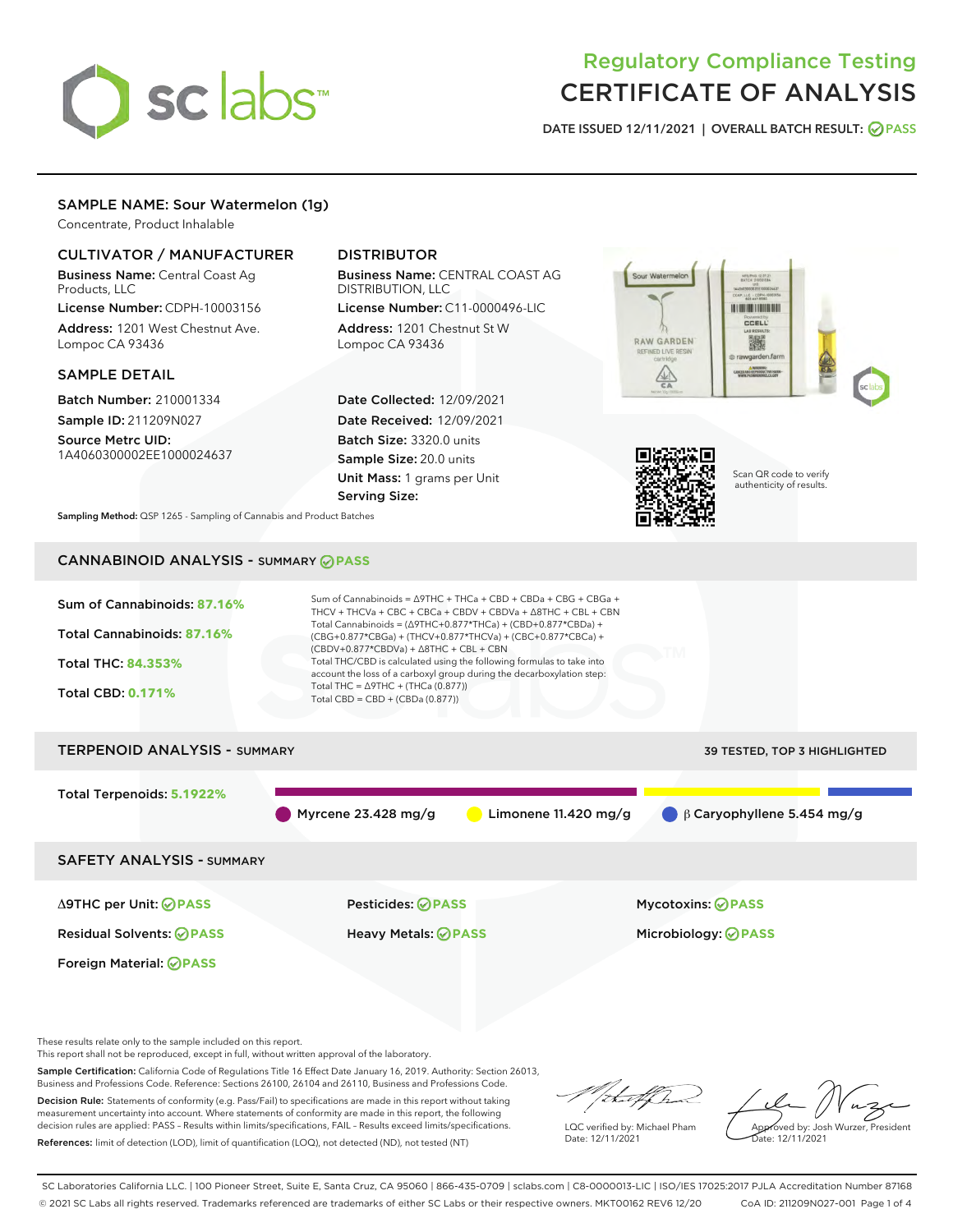



SOUR WATERMELON (1G) | DATE ISSUED 12/11/2021 | OVERALL BATCH RESULT: @ PASS

#### CANNABINOID TEST RESULTS - 12/11/2021 2 PASS

Tested by high-performance liquid chromatography with diode-array detection (HPLC-DAD). **Method:** QSP 1157 - Analysis of Cannabinoids by HPLC-DAD

#### TOTAL CANNABINOIDS: **87.16%**

Total Cannabinoids (Total THC) + (Total CBD) + (Total CBG) + (Total THCV) + (Total CBC) + (Total CBDV) + ∆8THC + CBL + CBN

TOTAL THC: **84.353%** Total THC (∆9THC+0.877\*THCa)

TOTAL CBD: **0.171%**

Total CBD (CBD+0.877\*CBDa)

TOTAL CBG: 2.046% Total CBG (CBG+0.877\*CBGa)

TOTAL THCV: 0.42% Total THCV (THCV+0.877\*THCVa)

TOTAL CBC: ND Total CBC (CBC+0.877\*CBCa)

TOTAL CBDV: ND Total CBDV (CBDV+0.877\*CBDVa)

| <b>COMPOUND</b>            | LOD/LOQ<br>(mg/g) | <b>MEASUREMENT</b><br><b>UNCERTAINTY</b><br>(mg/g) | <b>RESULT</b><br>(mg/g) | <b>RESULT</b><br>(%) |
|----------------------------|-------------------|----------------------------------------------------|-------------------------|----------------------|
| <b>A9THC</b>               | 0.06/0.26         | ±29.017                                            | 843.53                  | 84.353               |
| <b>CBG</b>                 | 0.06/0.19         | ±0.806                                             | 20.46                   | 2.046                |
| <b>THCV</b>                | 0.1/0.2           | ±0.21                                              | 4.2                     | 0.42                 |
| <b>CBD</b>                 | 0.07/0.29         | ±0.079                                             | 1.71                    | 0.171                |
| <b>CBN</b>                 | 0.1 / 0.3         | ±0.11                                              | 1.7                     | 0.17                 |
| $\triangle$ 8THC           | 0.1/0.4           | N/A                                                | <b>ND</b>               | <b>ND</b>            |
| <b>THCa</b>                | 0.05/0.14         | N/A                                                | <b>ND</b>               | <b>ND</b>            |
| <b>THCVa</b>               | 0.07/0.20         | N/A                                                | <b>ND</b>               | <b>ND</b>            |
| <b>CBDa</b>                | 0.02/0.19         | N/A                                                | <b>ND</b>               | <b>ND</b>            |
| <b>CBDV</b>                | 0.04/0.15         | N/A                                                | <b>ND</b>               | <b>ND</b>            |
| <b>CBDVa</b>               | 0.03 / 0.53       | N/A                                                | <b>ND</b>               | <b>ND</b>            |
| <b>CBGa</b>                | 0.1/0.2           | N/A                                                | <b>ND</b>               | <b>ND</b>            |
| <b>CBL</b>                 | 0.06 / 0.24       | N/A                                                | <b>ND</b>               | <b>ND</b>            |
| <b>CBC</b>                 | 0.2 / 0.5         | N/A                                                | <b>ND</b>               | <b>ND</b>            |
| <b>CBCa</b>                | 0.07/0.28         | N/A                                                | <b>ND</b>               | <b>ND</b>            |
| <b>SUM OF CANNABINOIDS</b> |                   |                                                    | 871.6 mg/g              | 87.16%               |

#### **UNIT MASS: 1 grams per Unit**

| ∆9THC per Unit                        | 1120 per-package limit | 843.53 mg/unit  | <b>PASS</b> |
|---------------------------------------|------------------------|-----------------|-------------|
| <b>Total THC per Unit</b>             |                        | 843.53 mg/unit  |             |
| <b>CBD</b> per Unit                   |                        | $1.71$ mg/unit  |             |
| <b>Total CBD per Unit</b>             |                        | $1.71$ mg/unit  |             |
| Sum of Cannabinoids<br>per Unit       |                        | 871.6 mg/unit   |             |
| <b>Total Cannabinoids</b><br>per Unit |                        | $871.6$ mg/unit |             |

#### TERPENOID TEST RESULTS - 12/11/2021

Terpene analysis utilizing gas chromatography-flame ionization detection (GC-FID). **Method:** QSP 1192 - Analysis of Terpenoids by GC-FID

| <b>COMPOUND</b>         | LOD/LOQ<br>(mg/g) | <b>MEASUREMENT</b><br><b>UNCERTAINTY</b><br>(mg/g) | <b>RESULT</b><br>(mg/g)                         | <b>RESULT</b><br>(%) |
|-------------------------|-------------------|----------------------------------------------------|-------------------------------------------------|----------------------|
| Myrcene                 | 0.008 / 0.025     | ±0.3022                                            | 23.428                                          | 2.3428               |
| Limonene                | 0.005 / 0.016     | ±0.1633                                            | 11.420                                          | 1.1420               |
| $\beta$ Caryophyllene   | 0.004 / 0.012     | ±0.1942                                            | 5.454                                           | 0.5454               |
| Linalool                | 0.009 / 0.032     | ±0.1295                                            | 3.407                                           | 0.3407               |
| $\beta$ Pinene          | 0.004 / 0.014     | ±0.0167                                            | 1.454                                           | 0.1454               |
| $\alpha$ Humulene       | 0.009 / 0.029     | ±0.0455                                            | 1.416                                           | 0.1416               |
| trans-ß-Farnesene       | 0.008 / 0.025     | ±0.0481                                            | 1.355                                           | 0.1355               |
| Fenchol                 | 0.010 / 0.034     | ±0.0339                                            | 0.875                                           | 0.0875               |
| Terpineol               | 0.016 / 0.055     | ±0.0492                                            | 0.801                                           | 0.0801               |
| $\alpha$ Pinene         | 0.005 / 0.017     | ±0.0063                                            | 0.729                                           | 0.0729               |
| Terpinolene             | 0.008 / 0.026     | ±0.0068                                            | 0.333                                           | 0.0333               |
| Ocimene                 | 0.011 / 0.038     | ±0.0085                                            | 0.264                                           | 0.0264               |
| Borneol                 | 0.005 / 0.016     | ±0.0095                                            | 0.226                                           | 0.0226               |
| Camphene                | 0.005 / 0.015     | ±0.0023                                            | 0.196                                           | 0.0196               |
| Fenchone                | 0.009 / 0.028     | ±0.0042                                            | 0.146                                           | 0.0146               |
| Nerolidol               | 0.009 / 0.028     | ±0.0068                                            | 0.108                                           | 0.0108               |
| $\alpha$ Bisabolol      | 0.008 / 0.026     | ±0.0044                                            | 0.083                                           | 0.0083               |
| Valencene               | 0.009 / 0.030     | ±0.0045                                            | 0.065                                           | 0.0065               |
| Caryophyllene<br>Oxide  | 0.010 / 0.033     | ±0.0023                                            | 0.051                                           | 0.0051               |
| $\gamma$ Terpinene      | 0.006 / 0.018     | ±0.0005                                            | 0.030                                           | 0.0030               |
| Citronellol             | 0.003 / 0.010     | ±0.0013                                            | 0.026                                           | 0.0026               |
| $\alpha$ Terpinene      | 0.005 / 0.017     | ±0.0003                                            | 0.021                                           | 0.0021               |
| Geraniol                | 0.002 / 0.007     | ±0.0009                                            | 0.020                                           | 0.0020               |
| Nerol                   | 0.003 / 0.011     | ±0.0006                                            | 0.014                                           | 0.0014               |
| $\alpha$ Phellandrene   | 0.006 / 0.020     | N/A                                                | <loq< th=""><th><loq< th=""></loq<></th></loq<> | <loq< th=""></loq<>  |
| 3 Carene                | 0.005 / 0.018     | N/A                                                | <loq< th=""><th><loq< th=""></loq<></th></loq<> | <loq< th=""></loq<>  |
| Sabinene Hydrate        | 0.006 / 0.022     | N/A                                                | <loq< th=""><th><loq< th=""></loq<></th></loq<> | <loq< th=""></loq<>  |
| Isoborneol              | 0.004 / 0.012     | N/A                                                | <loq< th=""><th><loq< th=""></loq<></th></loq<> | <loq< th=""></loq<>  |
| Guaiol                  | 0.009 / 0.030     | N/A                                                | <loq< th=""><th><loq< th=""></loq<></th></loq<> | <loq< th=""></loq<>  |
| Sabinene                | 0.004 / 0.014     | N/A                                                | <b>ND</b>                                       | <b>ND</b>            |
| p-Cymene                | 0.005 / 0.016     | N/A                                                | ND                                              | ND                   |
| Eucalyptol              | 0.006 / 0.018     | N/A                                                | ND                                              | ND                   |
| (-)-Isopulegol          | 0.005 / 0.016     | N/A                                                | ND                                              | ND                   |
| Camphor                 | 0.006 / 0.019     | N/A                                                | ND                                              | ND                   |
| Menthol                 | 0.008 / 0.025     | N/A                                                | ND                                              | ND                   |
| R-(+)-Pulegone          | 0.003 / 0.011     | N/A                                                | ND                                              | ND                   |
| <b>Geranyl Acetate</b>  | 0.004 / 0.014     | N/A                                                | ND                                              | ND                   |
| $\alpha$ Cedrene        | 0.005 / 0.016     | N/A                                                | ND                                              | ND                   |
| Cedrol                  | 0.008 / 0.027     | N/A                                                | ND                                              | ND                   |
| <b>TOTAL TERPENOIDS</b> |                   |                                                    | 51.922 mg/g                                     | 5.1922%              |

SC Laboratories California LLC. | 100 Pioneer Street, Suite E, Santa Cruz, CA 95060 | 866-435-0709 | sclabs.com | C8-0000013-LIC | ISO/IES 17025:2017 PJLA Accreditation Number 87168 © 2021 SC Labs all rights reserved. Trademarks referenced are trademarks of either SC Labs or their respective owners. MKT00162 REV6 12/20 CoA ID: 211209N027-001 Page 2 of 4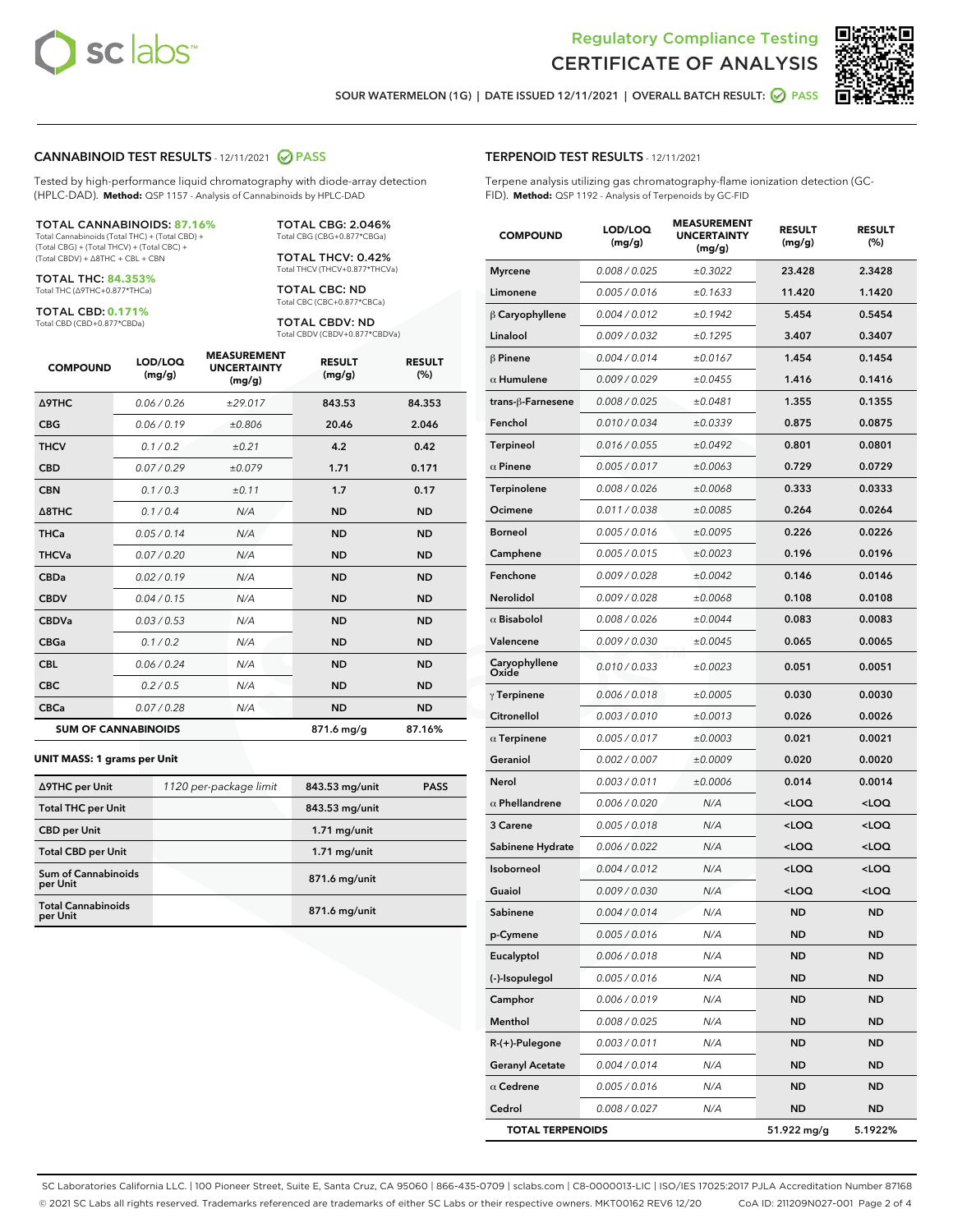



SOUR WATERMELON (1G) | DATE ISSUED 12/11/2021 | OVERALL BATCH RESULT: @ PASS

#### CATEGORY 1 PESTICIDE TEST RESULTS - 12/11/2021 @ PASS

Pesticide and plant growth regulator analysis utilizing high-performance liquid chromatography-mass spectrometry (HPLC-MS) or gas chromatography-mass spectrometry (GC-MS). \*GC-MS utilized where indicated. **Method:** QSP 1212 - Analysis of Pesticides and Mycotoxins by LC-MS or QSP 1213 - Analysis of Pesticides by GC-MS

| <b>COMPOUND</b>             | LOD/LOQ<br>$(\mu g/g)$ | <b>ACTION</b><br>LIMIT<br>$(\mu g/g)$ | <b>MEASUREMENT</b><br><b>UNCERTAINTY</b><br>$(\mu g/g)$ | <b>RESULT</b><br>$(\mu g/g)$ | <b>RESULT</b> |
|-----------------------------|------------------------|---------------------------------------|---------------------------------------------------------|------------------------------|---------------|
| Aldicarb                    | 0.03 / 0.08            | $\ge$ LOD                             | N/A                                                     | <b>ND</b>                    | <b>PASS</b>   |
| Carbofuran                  | 0.02 / 0.05            | $>$ LOD                               | N/A                                                     | <b>ND</b>                    | <b>PASS</b>   |
| Chlordane*                  | 0.03 / 0.08            | $>$ LOD                               | N/A                                                     | <b>ND</b>                    | <b>PASS</b>   |
| Chlorfenapyr*               | 0.03/0.10              | ≥ LOD                                 | N/A                                                     | <b>ND</b>                    | <b>PASS</b>   |
| Chlorpyrifos                | 0.02 / 0.06            | $\geq$ LOD                            | N/A                                                     | <b>ND</b>                    | <b>PASS</b>   |
| Coumaphos                   | 0.02 / 0.07            | $>$ LOD                               | N/A                                                     | <b>ND</b>                    | <b>PASS</b>   |
| <b>Daminozide</b>           | 0.02 / 0.07            | $\ge$ LOD                             | N/A                                                     | <b>ND</b>                    | <b>PASS</b>   |
| <b>DDVP</b><br>(Dichlorvos) | 0.03/0.09              | $\geq$ LOD                            | N/A                                                     | <b>ND</b>                    | <b>PASS</b>   |
| Dimethoate                  | 0.03 / 0.08            | $>$ LOD                               | N/A                                                     | <b>ND</b>                    | <b>PASS</b>   |
| Ethoprop(hos)               | 0.03/0.10              | $>$ LOD                               | N/A                                                     | <b>ND</b>                    | <b>PASS</b>   |
| Etofenprox                  | 0.02 / 0.06            | $>$ LOD                               | N/A                                                     | <b>ND</b>                    | <b>PASS</b>   |
| Fenoxycarb                  | 0.03 / 0.08            | $>$ LOD                               | N/A                                                     | <b>ND</b>                    | <b>PASS</b>   |
| Fipronil                    | 0.03 / 0.08            | $\geq$ LOD                            | N/A                                                     | <b>ND</b>                    | <b>PASS</b>   |
| Imazalil                    | 0.02 / 0.06            | $\geq$ LOD                            | N/A                                                     | <b>ND</b>                    | <b>PASS</b>   |
| Methiocarb                  | 0.02 / 0.07            | $>$ LOD                               | N/A                                                     | <b>ND</b>                    | <b>PASS</b>   |
| Methyl<br>parathion         | 0.03/0.10              | $\ge$ LOD                             | N/A                                                     | <b>ND</b>                    | <b>PASS</b>   |
| <b>Mevinphos</b>            | 0.03/0.09              | $>$ LOD                               | N/A                                                     | <b>ND</b>                    | <b>PASS</b>   |
| Paclobutrazol               | 0.02 / 0.05            | $\ge$ LOD                             | N/A                                                     | <b>ND</b>                    | <b>PASS</b>   |
| Propoxur                    | 0.03/0.09              | $\geq$ LOD                            | N/A                                                     | <b>ND</b>                    | <b>PASS</b>   |
| Spiroxamine                 | 0.03 / 0.08            | $\ge$ LOD                             | N/A                                                     | <b>ND</b>                    | <b>PASS</b>   |
| Thiacloprid                 | 0.03/0.10              | $\ge$ LOD                             | N/A                                                     | <b>ND</b>                    | <b>PASS</b>   |

#### CATEGORY 2 PESTICIDE TEST RESULTS - 12/11/2021 @ PASS

| <b>COMPOUND</b>          | LOD/LOO<br>$(\mu g/g)$ | <b>ACTION</b><br>LIMIT<br>$(\mu g/g)$ | <b>MEASUREMENT</b><br><b>UNCERTAINTY</b><br>$(\mu g/g)$ | <b>RESULT</b><br>$(\mu g/g)$ | <b>RESULT</b> |
|--------------------------|------------------------|---------------------------------------|---------------------------------------------------------|------------------------------|---------------|
| Abamectin                | 0.03/0.10              | 0.1                                   | N/A                                                     | <b>ND</b>                    | <b>PASS</b>   |
| Acephate                 | 0.02/0.07              | 0.1                                   | N/A                                                     | <b>ND</b>                    | <b>PASS</b>   |
| Acequinocyl              | 0.02/0.07              | 0.1                                   | N/A                                                     | <b>ND</b>                    | <b>PASS</b>   |
| Acetamiprid              | 0.02/0.05              | 0.1                                   | N/A                                                     | <b>ND</b>                    | <b>PASS</b>   |
| Azoxystrobin             | 0.02/0.07              | 0.1                                   | N/A                                                     | <b>ND</b>                    | <b>PASS</b>   |
| <b>Bifenazate</b>        | 0.01 / 0.04            | 0.1                                   | N/A                                                     | <b>ND</b>                    | <b>PASS</b>   |
| <b>Bifenthrin</b>        | 0.02 / 0.05            | 3                                     | N/A                                                     | <b>ND</b>                    | <b>PASS</b>   |
| <b>Boscalid</b>          | 0.03/0.09              | 0.1                                   | N/A                                                     | <b>ND</b>                    | <b>PASS</b>   |
| Captan                   | 0.19/0.57              | 0.7                                   | N/A                                                     | <b>ND</b>                    | <b>PASS</b>   |
| Carbaryl                 | 0.02/0.06              | 0.5                                   | N/A                                                     | <b>ND</b>                    | <b>PASS</b>   |
| Chlorantranilip-<br>role | 0.04/0.12              | 10                                    | N/A                                                     | <b>ND</b>                    | <b>PASS</b>   |
| Clofentezine             | 0.03/0.09              | 0.1                                   | N/A                                                     | <b>ND</b>                    | <b>PASS</b>   |

## CATEGORY 2 PESTICIDE TEST RESULTS - 12/11/2021 continued

| <b>COMPOUND</b>               | LOD/LOQ<br>(µg/g) | <b>ACTION</b><br><b>LIMIT</b><br>$(\mu g/g)$ | <b>MEASUREMENT</b><br><b>UNCERTAINTY</b><br>$(\mu g/g)$ | <b>RESULT</b><br>(µg/g) | <b>RESULT</b> |
|-------------------------------|-------------------|----------------------------------------------|---------------------------------------------------------|-------------------------|---------------|
| Cyfluthrin                    | 0.12 / 0.38       | $\overline{c}$                               | N/A                                                     | <b>ND</b>               | <b>PASS</b>   |
| Cypermethrin                  | 0.11 / 0.32       | 1                                            | N/A                                                     | ND                      | <b>PASS</b>   |
| Diazinon                      | 0.02 / 0.05       | 0.1                                          | N/A                                                     | ND                      | <b>PASS</b>   |
| Dimethomorph                  | 0.03 / 0.09       | 2                                            | N/A                                                     | ND                      | <b>PASS</b>   |
| Etoxazole                     | 0.02 / 0.06       | 0.1                                          | N/A                                                     | <b>ND</b>               | <b>PASS</b>   |
| Fenhexamid                    | 0.03 / 0.09       | 0.1                                          | N/A                                                     | <b>ND</b>               | <b>PASS</b>   |
| Fenpyroximate                 | 0.02 / 0.06       | 0.1                                          | N/A                                                     | ND                      | <b>PASS</b>   |
| Flonicamid                    | 0.03 / 0.10       | 0.1                                          | N/A                                                     | ND                      | <b>PASS</b>   |
| Fludioxonil                   | 0.03 / 0.10       | 0.1                                          | N/A                                                     | <b>ND</b>               | <b>PASS</b>   |
| Hexythiazox                   | 0.02 / 0.07       | 0.1                                          | N/A                                                     | ND                      | <b>PASS</b>   |
| Imidacloprid                  | 0.04 / 0.11       | 5                                            | N/A                                                     | ND                      | <b>PASS</b>   |
| Kresoxim-methyl               | 0.02 / 0.07       | 0.1                                          | N/A                                                     | <b>ND</b>               | <b>PASS</b>   |
| <b>Malathion</b>              | 0.03 / 0.09       | 0.5                                          | N/A                                                     | ND                      | <b>PASS</b>   |
| Metalaxyl                     | 0.02 / 0.07       | $\overline{c}$                               | N/A                                                     | ND                      | <b>PASS</b>   |
| Methomyl                      | 0.03 / 0.10       | 1                                            | N/A                                                     | <b>ND</b>               | <b>PASS</b>   |
| Myclobutanil                  | 0.03 / 0.09       | 0.1                                          | N/A                                                     | ND                      | <b>PASS</b>   |
| Naled                         | 0.02 / 0.07       | 0.1                                          | N/A                                                     | ND                      | <b>PASS</b>   |
| Oxamyl                        | 0.04 / 0.11       | 0.5                                          | N/A                                                     | ND                      | <b>PASS</b>   |
| Pentachloronitro-<br>benzene* | 0.03 / 0.09       | 0.1                                          | N/A                                                     | ND                      | <b>PASS</b>   |
| Permethrin                    | 0.04 / 0.12       | 0.5                                          | N/A                                                     | <b>ND</b>               | <b>PASS</b>   |
| Phosmet                       | 0.03 / 0.10       | 0.1                                          | N/A                                                     | <b>ND</b>               | <b>PASS</b>   |
| Piperonylbu-<br>toxide        | 0.02 / 0.07       | 3                                            | N/A                                                     | ND                      | <b>PASS</b>   |
| Prallethrin                   | 0.03 / 0.08       | 0.1                                          | N/A                                                     | <b>ND</b>               | <b>PASS</b>   |
| Propiconazole                 | 0.02 / 0.07       | 0.1                                          | N/A                                                     | ND                      | <b>PASS</b>   |
| Pyrethrins                    | 0.04 / 0.12       | 0.5                                          | N/A                                                     | ND                      | <b>PASS</b>   |
| Pyridaben                     | 0.02 / 0.07       | 0.1                                          | N/A                                                     | ND                      | <b>PASS</b>   |
| Spinetoram                    | 0.02 / 0.07       | 0.1                                          | N/A                                                     | ND                      | <b>PASS</b>   |
| Spinosad                      | 0.02 / 0.07       | 0.1                                          | N/A                                                     | ND                      | <b>PASS</b>   |
| Spiromesifen                  | 0.02 / 0.05       | 0.1                                          | N/A                                                     | <b>ND</b>               | <b>PASS</b>   |
| Spirotetramat                 | 0.02 / 0.06       | 0.1                                          | N/A                                                     | ND                      | <b>PASS</b>   |
| Tebuconazole                  | 0.02 / 0.07       | 0.1                                          | N/A                                                     | ND                      | <b>PASS</b>   |
| Thiamethoxam                  | 0.03 / 0.10       | 5                                            | N/A                                                     | <b>ND</b>               | <b>PASS</b>   |
| Trifloxystrobin               | 0.03 / 0.08       | 0.1                                          | N/A                                                     | <b>ND</b>               | <b>PASS</b>   |

SC Laboratories California LLC. | 100 Pioneer Street, Suite E, Santa Cruz, CA 95060 | 866-435-0709 | sclabs.com | C8-0000013-LIC | ISO/IES 17025:2017 PJLA Accreditation Number 87168 © 2021 SC Labs all rights reserved. Trademarks referenced are trademarks of either SC Labs or their respective owners. MKT00162 REV6 12/20 CoA ID: 211209N027-001 Page 3 of 4